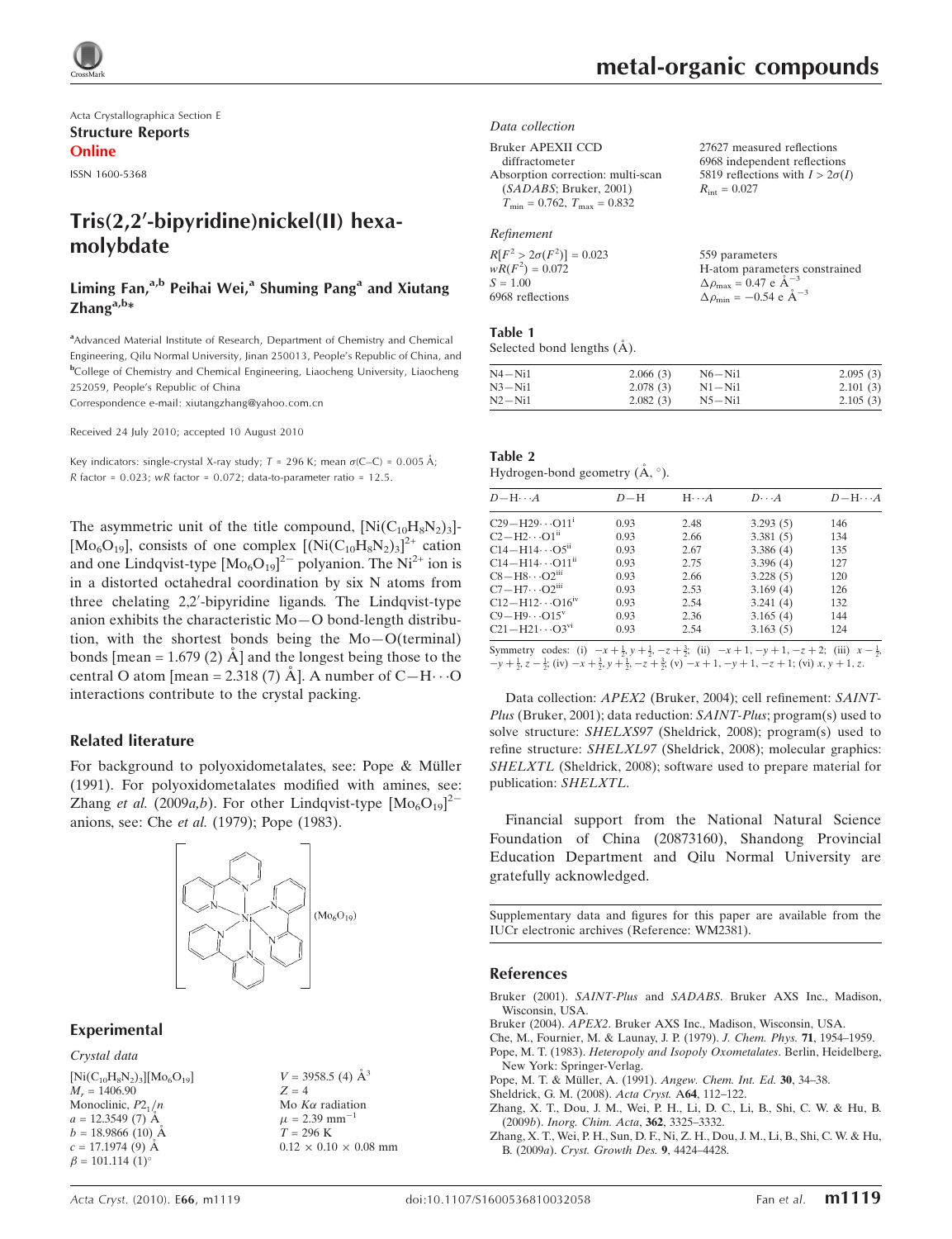# **supporting information**

*Acta Cryst.* (2010). E**66**, m1119 [https://doi.org/10.1107/S1600536810032058]

# **Tris(2,2′-bipyridine)nickel(II) hexamolybdate**

# **Liming Fan, Peihai Wei, Shuming Pang and Xiutang Zhang**

# **S1. Comment**

The design and synthesis of polyoxidometalates has attracted continuous research interest not only because of their appealing structural and topological novelties, but also due to their interesting optical, electronic, magnetic, and catalytic properties, as well as their potential medical applications (Pope & Müller, 1991). In our group, organic amines, such as 3-(2-pyridyl)pyrazole and pyrazine, are used to effectively modify polyoxidomolybdates under hydrothermal conditions (Zhang *et al.*, 2009*a,b*). Here, we describe the synthesis and structural characterization of the title compound,  $[(Ni(C_{10}H_8N_2)_3][Mo_6O_{19}].$ 

The title compound consists of one complex  $[(Ni(C_{10}H_8N_2)_3]^2]$ <sup>+</sup> cation and one Lindqvist-type  $[M_0_6O_{19}]^2$ <sup>-</sup> polyanion, as shown in Figure 1. The nickel(II) ion is in a distorted octahedral coordination by six N atoms from three chelating 2,2'-bipyridine ligands. The Ni—N bond lengths are in the normal range of 2.066 (3)—2.101 (3) Å and are also in agreement with previous studies (Zhang *et al.*, 2009*a*). The rms deviations of the three bipyridine groups from planarity are 0.0779, 0.0178, and 0.0806 Å, respectively.

The hexamolybdate anion is of the Lindqvist-type (Pope, 1983; Che *et al.*, 1979) and typically consists of six molybdenum atoms arranged octahedrally around a central oxygen atom. Each molybdenum is then bonded peripherally to neighboring molybdenum atoms through oxygen bridges. One terminal oxygen atom is attached to each molybdenum atom. Alternatively, the structure can be visualized as formed from six  $Mo<sub>6</sub>$  octahedra that have condensed so that they all share a common vertex.

Multipoint C—H···O interactions between the hydrogen atoms from the organic amines and the terminal oxygen atoms of the anion make a contribution to stabilize the packing of the crystal, as shown in Figure 2 and Table 2.

# **S2. Experimental**

A mixture of sodium molybdate dihydrate (0.04 mmol, 0.10 g), 2,2′-bipyridine (0.32 mmol, 0.05 g), nickel dichloride hexahydrate (0.21 mmol, 0.05 g), and 2-(3'-carboxy-phenoxy)benzoic acid (0.20 mmoL, 0.05 g), and 14 ml H<sub>2</sub>O was sealed in a 25 ml Teflon-lined stainless steel autoclave at 433 K for three days. Green crystals suitable for the X-ray experiment were obtained. Anal. Calc. for  $C_{30}H_{24}Mo_6N_6NiO_{19}$ : C 25.59, H 1.71, N 5.97%; Found: C 25.48, H 1.65, N 5.88%.

# **S3. Refinement**

All hydrogen atoms bound to carbon were refined using a riding model with distance C—H = 0.93 Å and  $U_{iso}(H)$  = 1.2*U*eq(C).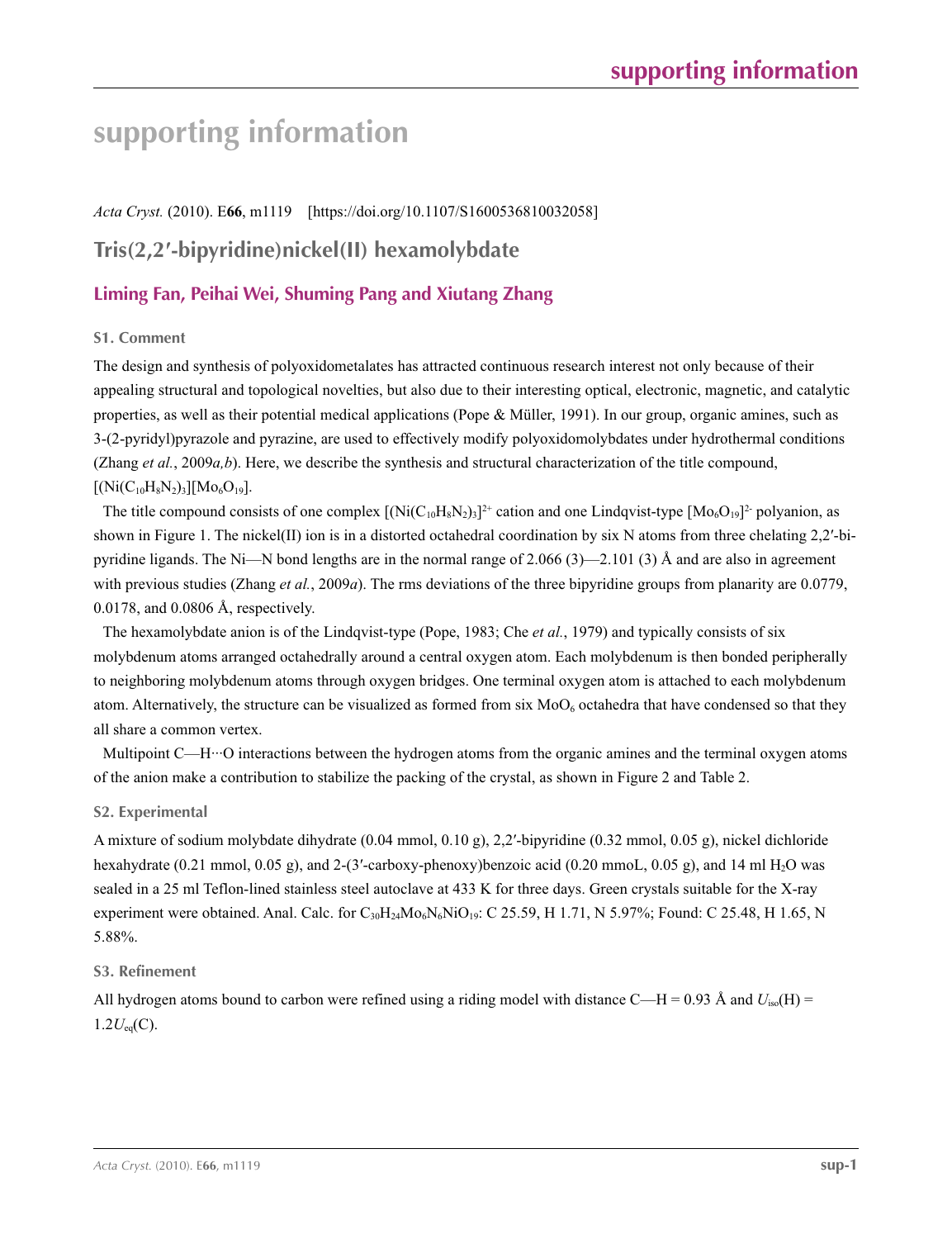

# **Figure 1**

The cation and anion of the title compound with the atom-labelling scheme. Displacement ellipsoids are drawn at the 30% probability level; H atoms are given as spheres of arbitrary radius.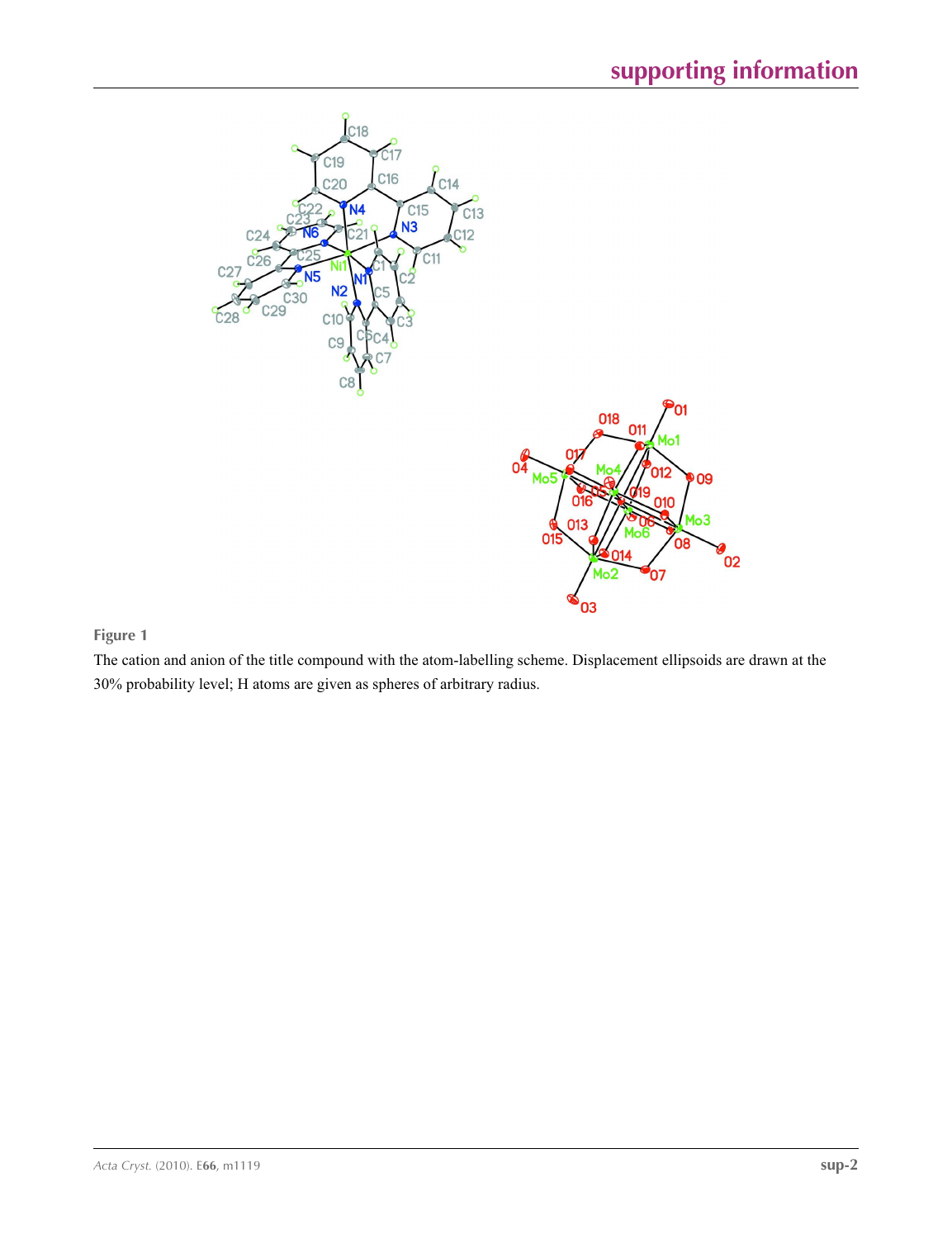

**Figure 2**

The crystal packing of the title compound, displayed with C—H···O hydrogen bonds as dashed lines.

**Tris(2,2′-bipyridine)nickel(II) hexamolybdate** 

## *Crystal data*

 $[Ni(C_{10}H_8N_2)_3][Mo_6O_{19}]$  $M_r = 1406.90$ Monoclinic,  $P2_1/n$ Hall symbol: -P 2yn  $a = 12.3549(7)$  Å  $b = 18.9866(10)$  Å  $c = 17.1974(9)$  Å  $\beta$  = 101.114 (1)<sup>o</sup>  $V = 3958.5$  (4) Å<sup>3</sup>  $Z = 4$ 

## *Data collection*

Bruker APEXII CCD diffractometer Radiation source: fine-focus sealed tube Graphite monochromator phi and *ω* scans Absorption correction: multi-scan (*SADABS*; Bruker, 2001)  $T_{\text{min}} = 0.762, T_{\text{max}} = 0.832$ 

 $F(000) = 2712$  $D_x$  = 2.361 Mg m<sup>-3</sup> Mo *Kα* radiation, *λ* = 0.71073 Å Cell parameters from 9988 reflections  $\theta$  = 2.3–26.7°  $\mu$  = 2.39 mm<sup>-1</sup>  $T = 296$  K Block, green  $0.12 \times 0.10 \times 0.08$  mm

27627 measured reflections 6968 independent reflections 5819 reflections with  $I > 2\sigma(I)$  $R_{\text{int}} = 0.027$  $\theta_{\text{max}} = 25.0^{\circ}, \theta_{\text{min}} = 2.2^{\circ}$  $h = -14 \rightarrow 14$  $k = -22 \rightarrow 22$ *l* = −20→20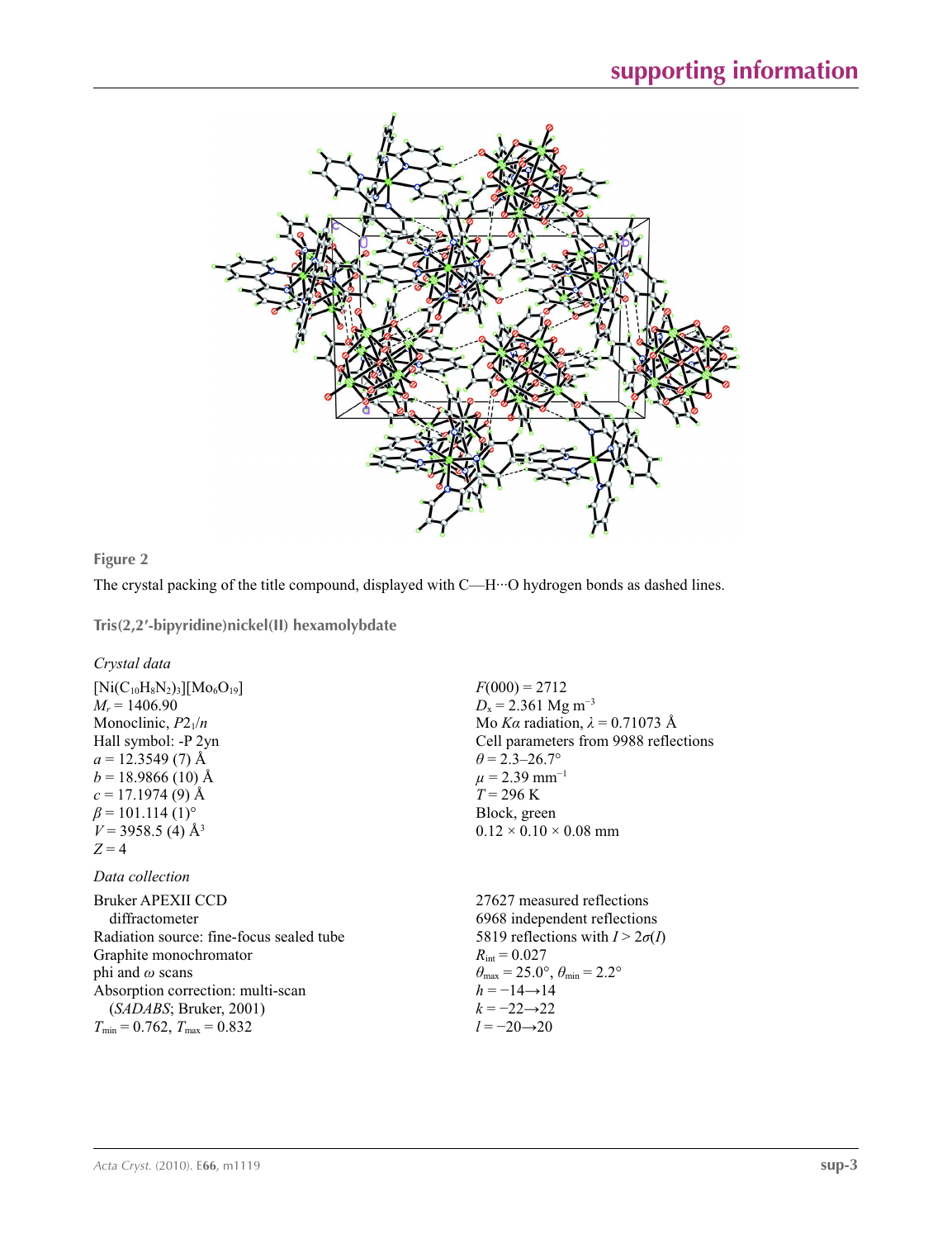*Refinement*

| Refinement on $F^2$                             | Secondary atom site location: difference Fourier          |
|-------------------------------------------------|-----------------------------------------------------------|
| Least-squares matrix: full                      | map                                                       |
| $R[F^2 > 2\sigma(F^2)] = 0.023$                 | Hydrogen site location: inferred from                     |
| $wR(F^2) = 0.072$                               | neighbouring sites                                        |
| $S = 1.00$                                      | H-atom parameters constrained                             |
| 6968 reflections                                | $w = 1/[\sigma^2(F_0^2) + (0.047P)^2 + 0.0562P]$          |
| 559 parameters                                  | where $P = (F_o^2 + 2F_c^2)/3$                            |
| 0 restraints                                    | $(\Delta/\sigma)_{\text{max}} = 0.009$                    |
| Primary atom site location: structure-invariant | $\Delta\rho_{\text{max}} = 0.47$ e Å <sup>-3</sup>        |
| direct methods                                  | $\Delta\rho_{\rm min} = -0.54 \text{ e } \text{\AA}^{-3}$ |

## *Special details*

**Geometry**. All e.s.d.'s (except the e.s.d. in the dihedral angle between two l.s. planes) are estimated using the full covariance matrix. The cell e.s.d.'s are taken into account individually in the estimation of e.s.d.'s in distances, angles and torsion angles; correlations between e.s.d.'s in cell parameters are only used when they are defined by crystal symmetry. An approximate (isotropic) treatment of cell e.s.d.'s is used for estimating e.s.d.'s involving l.s. planes.

**Refinement**. Refinement of  $F^2$  against ALL reflections. The weighted R-factor wR and goodness of fit *S* are based on  $F^2$ , conventional *R*-factors *R* are based on *F*, with *F* set to zero for negative  $F^2$ . The threshold expression of  $F^2 > \sigma(F^2)$  is used only for calculating *R*-factors(gt) *etc*. and is not relevant to the choice of reflections for refinement. *R*-factors based on *F*<sup>2</sup> are statistically about twice as large as those based on *F*, and *R*- factors based on ALL data will be even larger.

*Fractional atomic coordinates and isotropic or equivalent isotropic displacement parameters (Å<sup>2</sup>)* 

|                | $\boldsymbol{\chi}$ | $\mathcal{Y}$ | $\boldsymbol{Z}$ | $U_{\rm iso}*/U_{\rm eq}$ |
|----------------|---------------------|---------------|------------------|---------------------------|
| C1             | 0.2047(3)           | 0.7484(2)     | 0.7553(2)        | 0.0372(8)                 |
| H1             | 0.1832              | 0.7861        | 0.7834           | $0.045*$                  |
| C <sub>2</sub> | 0.1962(3)           | 0.6817(2)     | 0.7838(2)        | 0.0427(9)                 |
| H2             | 0.1696              | 0.6743        | 0.8302           | $0.051*$                  |
| C <sub>3</sub> | 0.2280(3)           | 0.6259(2)     | 0.7419(2)        | 0.0477(10)                |
| H <sub>3</sub> | 0.2229              | 0.5799        | 0.7596           | $0.057*$                  |
| C4             | 0.2672(3)           | 0.63901(19)   | 0.6741(2)        | 0.0437(9)                 |
| H4             | 0.2883              | 0.6019        | 0.6450           | $0.052*$                  |
| C <sub>5</sub> | 0.2752(3)           | 0.70811(17)   | 0.6490(2)        | 0.0313(8)                 |
| C6             | 0.3212(3)           | 0.72633(18)   | 0.5787(2)        | 0.0342(8)                 |
| C7             | 0.3484(3)           | 0.6771(2)     | 0.5263(2)        | 0.0471(10)                |
| H7             | 0.3358              | 0.6295        | 0.5334           | $0.057*$                  |
| C8             | 0.3943(4)           | 0.6991(2)     | 0.4636(2)        | 0.0530(11)                |
| H8             | 0.4127              | 0.6666        | 0.4279           | $0.064*$                  |
| C9             | 0.4126(3)           | 0.7691(2)     | 0.4546(2)        | 0.0469(10)                |
| H9             | 0.4441              | 0.7850        | 0.4129           | $0.056*$                  |
| C10            | 0.3838(3)           | 0.8157(2)     | 0.5080(2)        | 0.0405(9)                 |
| H10            | 0.3962              | 0.8635        | 0.5013           | $0.049*$                  |
| C11            | 0.5056(3)           | 0.85816(19)   | 0.7315(2)        | 0.0409(9)                 |
| H11            | 0.5233              | 0.8418        | 0.6845           | $0.049*$                  |
| C12            | 0.5877(3)           | 0.8614(2)     | 0.7979(3)        | 0.0469(10)                |
| H12            | 0.6594              | 0.8479        | 0.7956           | $0.056*$                  |
| C13            | 0.5618(3)           | 0.8847(2)     | 0.8674(3)        | 0.0478(10)                |
| H13            | 0.6158              | 0.8873        | 0.9132           | $0.057*$                  |
| C14            | 0.4549(3)           | 0.90433(19)   | 0.8687(2)        | 0.0427(9)                 |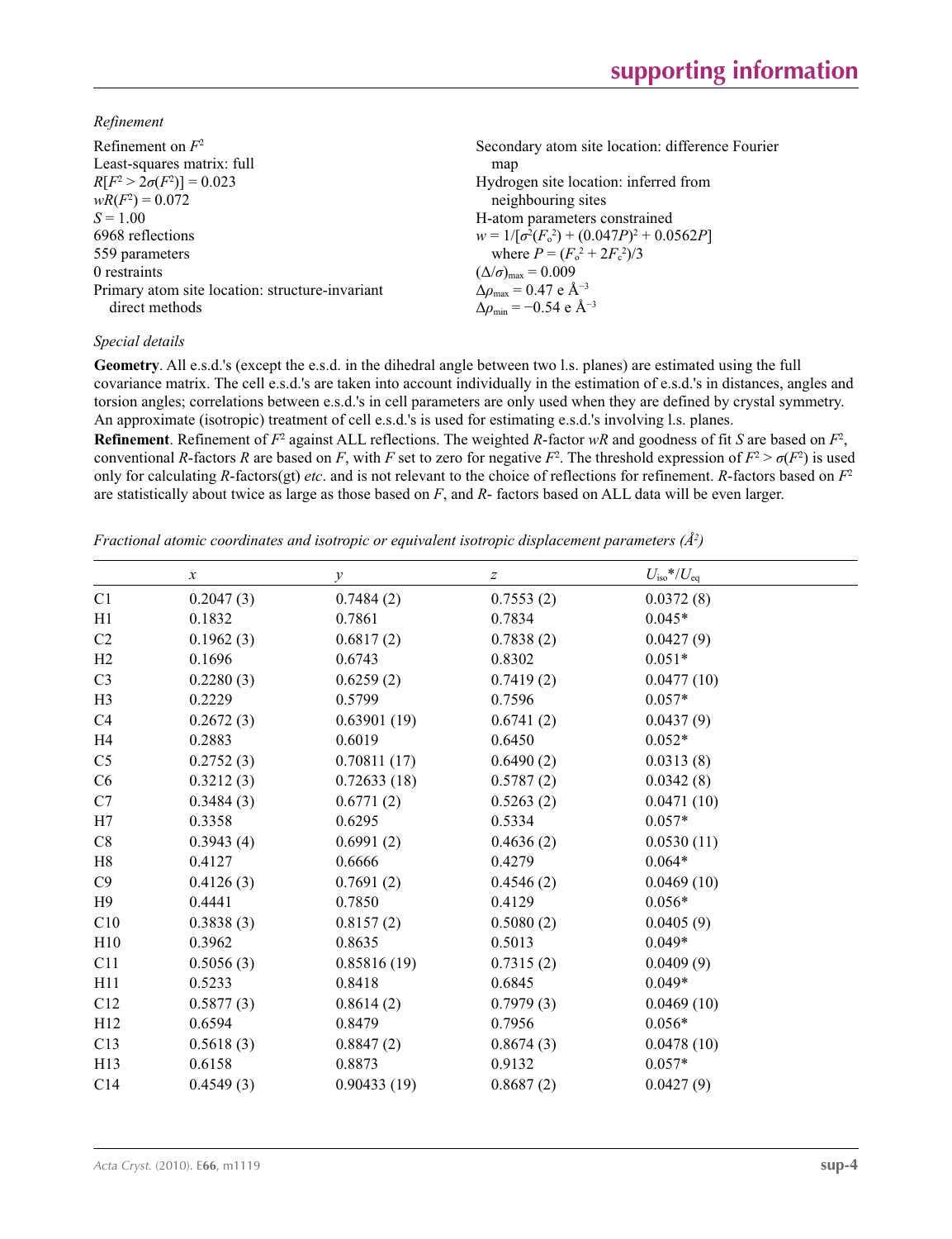| H14             | 0.4356       | 0.9193         | 0.9157       | $0.051*$    |
|-----------------|--------------|----------------|--------------|-------------|
| C15             | 0.3769(3)    | 0.90155(17)    | 0.7999(2)    | 0.0310(7)   |
| C16             | 0.2599(3)    | 0.92287(16)    | 0.7947(2)    | 0.0301(7)   |
| C17             | 0.2196(3)    | 0.94944(19)    | 0.8589(2)    | 0.0411(9)   |
| H17             | 0.2662       | 0.9555         | 0.9078       | $0.049*$    |
| C18             | 0.1088(3)    | 0.9667(2)      | 0.8489(2)    | 0.0447(9)   |
| H18             | 0.0802       | 0.9844         | 0.8912       | $0.054*$    |
| C19             | 0.0415(3)    | 0.9576(2)      | 0.7760(2)    | 0.0459(10)  |
| H19             | $-0.0329$    | 0.9693         | 0.7678       | $0.055*$    |
| C20             | 0.0872(3)    | 0.93069(19)    | 0.7155(2)    | 0.0407(9)   |
| H20             | 0.0418       | 0.9243         | 0.6662       | $0.049*$    |
| C21             | 0.3602(3)    | 1.00319(19)    | 0.5998(2)    | 0.0455(9)   |
| H21             | 0.4128       | 0.9962         | 0.6457       | $0.055*$    |
| C22             | 0.3655(4)    | 1.0633(2)      | 0.5560(3)    | 0.0539(11)  |
| H <sub>22</sub> | 0.4210       | 1.0962         | 0.5719       | $0.065*$    |
| C <sub>23</sub> | 0.2880(4)    | 1.0738(2)      | 0.4886(3)    | 0.0653(13)  |
| H23             | 0.2898       | 1.1140         | 0.4581       | $0.078*$    |
| C <sub>24</sub> | 0.2077(4)    | 1.0237(2)      | 0.4670(3)    | 0.0570(11)  |
| H <sub>24</sub> | 0.1540       | 1.0303         | 0.4216       | $0.068*$    |
| C <sub>25</sub> | 0.2060(3)    | 0.96389(18)    | 0.5121(2)    | 0.0360(8)   |
| C <sub>26</sub> | 0.1217(3)    | 0.90776(18)    | 0.4935(2)    | 0.0349(8)   |
| C27             | 0.0483(3)    | 0.9037(2)      | 0.4220(2)    | 0.0529(11)  |
| H27             | 0.0494       | 0.9374         | 0.3828       | $0.064*$    |
| C28             | $-0.0262(4)$ | 0.8494(3)      | 0.4097(2)    | 0.0641(13)  |
| H <sub>28</sub> | $-0.0764$    | 0.8461         | 0.3620       | $0.077*$    |
| C29             | $-0.0265(3)$ | 0.8002(2)      | 0.4676(2)    | 0.0554(11)  |
| H <sub>29</sub> | $-0.0772$    | 0.7634         | 0.4602       | $0.066*$    |
| C30             | 0.0501(3)    | 0.8061(2)      | 0.5371(2)    | 0.0439(9)   |
| H30             | 0.0504       | 0.7725         | 0.5765       | $0.053*$    |
| Mo1             | 0.78107(3)   | 0.201308(17)   | 0.957341(19) | 0.03791(9)  |
| Mo <sub>2</sub> | 0.66433(3)   | 0.063859(18)   | 0.733433(19) | 0.03975(10) |
| Mo3             | 0.82030(2)   | 0.038531(16)   | 0.907938(19) | 0.03494(9)  |
| Mo4             | 0.56817(2)   | 0.097421(17)   | 0.894435(19) | 0.03583(9)  |
| Mo <sub>5</sub> | 0.62406(3)   | 0.227585(18)   | 0.78320(2)   | 0.04239(10) |
| Mo6             | 0.87528(2)   | 0.167533(17)   | 0.795574(19) | 0.03537(9)  |
| N1              | 0.2427(2)    | 0.76195(14)    | 0.68892(16)  | 0.0305(6)   |
| N <sub>2</sub>  | 0.3387(2)    | 0.79591(15)    | 0.56930(16)  | 0.0328(7)   |
| N <sub>3</sub>  | 0.4013(2)    | 0.87750(14)    | 0.73126(16)  | 0.0320(6)   |
| N <sub>4</sub>  | 0.1938(2)    | 0.91327(14)    | 0.72410(17)  | 0.0329(6)   |
| N <sub>5</sub>  | 0.1243(2)    | 0.85861(15)    | 0.55014(16)  | 0.0336(6)   |
| N <sub>6</sub>  | 0.2817(2)    | 0.95434(14)    | 0.57853(17)  | 0.0336(7)   |
| Ni1             | 0.26519(3)   | 0.86154(2)     | 0.64110(2)   | 0.02895(11) |
| O <sub>1</sub>  | 0.8233(2)    | 0.25281(15)    | 1.03673(16)  | 0.0553(7)   |
| O <sub>2</sub>  | 0.8935(2)    | $-0.02945(14)$ | 0.95332(18)  | 0.0530(7)   |
| O <sub>3</sub>  | 0.6193(2)    | 0.01285(17)    | 0.65399(17)  | 0.0612(8)   |
| O <sub>4</sub>  | 0.5487(2)    | 0.29421(16)    | 0.73646(19)  | 0.0661(9)   |
| O <sub>5</sub>  | 0.4599(2)    | 0.07256(15)    | 0.93400(16)  | 0.0505(7)   |
| O <sub>6</sub>  | 0.9841(2)    | 0.19293(15)    | 0.75756(17)  | 0.0508(7)   |
|                 |              |                |              |             |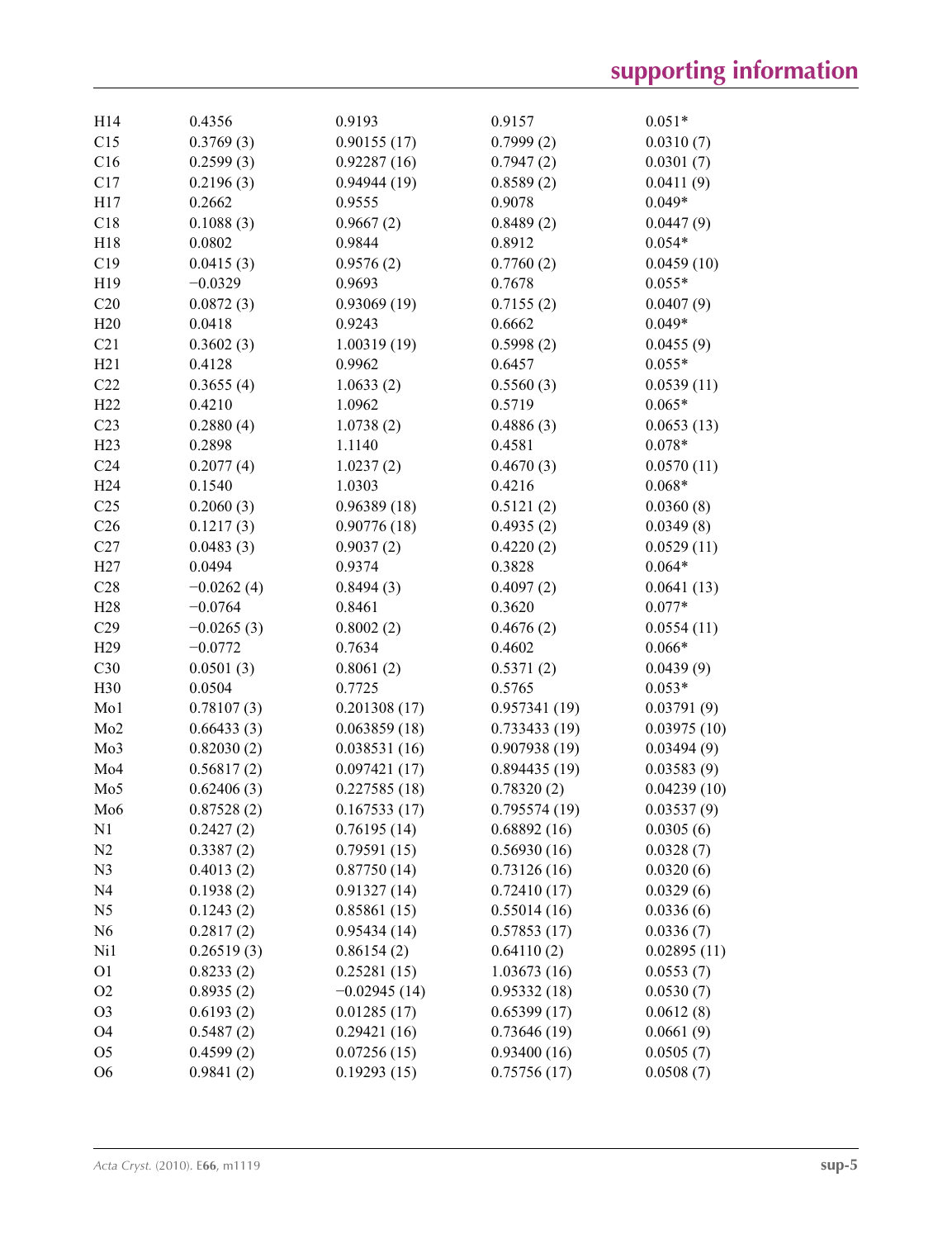| O7              | 0.7549(2)   | 0.00033(12) | 0.80675(15) | 0.0426(6) |
|-----------------|-------------|-------------|-------------|-----------|
| O8              | 0.92547(19) | 0.08525(12) | 0.85333(15) | 0.0382(6) |
| O <sub>9</sub>  | 0.85473(18) | 0.11392(13) | 0.98427(14) | 0.0385(6) |
| O <sub>10</sub> | 0.68230(19) | 0.02940(12) | 0.93946(14) | 0.0380(6) |
| 011             | 0.6499(2)   | 0.16021(13) | 0.97714(14) | 0.0406(6) |
| O <sub>12</sub> | 0.89135(19) | 0.21893(12) | 0.89103(15) | 0.0388(6) |
| O <sub>13</sub> | 0.55100(19) | 0.04720(13) | 0.79866(15) | 0.0400(6) |
| O <sub>14</sub> | 0.7956(2)   | 0.10435(14) | 0.71345(14) | 0.0444(6) |
| O <sub>15</sub> | 0.5892(2)   | 0.15067(14) | 0.70706(14) | 0.0457(6) |
| O <sub>16</sub> | 0.7612(2)   | 0.23554(13) | 0.75091(15) | 0.0452(6) |
| O <sub>17</sub> | 0.51973(19) | 0.18101(13) | 0.83857(15) | 0.0428(6) |
| O <sub>18</sub> | 0.6892(2)   | 0.26559(12) | 0.88422(16) | 0.0466(6) |
| O <sub>19</sub> | 0.72228(16) | 0.13273(10) | 0.84515(12) | 0.0287(5) |
|                 |             |             |             |           |

*Atomic displacement parameters (Å2 )*

|                 | $U^{11}$    | $U^{22}$    | $U^{33}$    | $U^{12}$       | $U^{13}$      | $U^{23}$       |
|-----------------|-------------|-------------|-------------|----------------|---------------|----------------|
| C1              | 0.0354(19)  | 0.045(2)    | 0.031(2)    | $-0.0048(16)$  | 0.0068(16)    | $-0.0007(16)$  |
| C2              | 0.043(2)    | 0.049(2)    | 0.035(2)    | $-0.0051(18)$  | 0.0053(17)    | 0.0113(18)     |
| C <sub>3</sub>  | 0.052(2)    | 0.038(2)    | 0.052(3)    | $-0.0061(18)$  | 0.007(2)      | 0.0122(19)     |
| C4              | 0.052(2)    | 0.031(2)    | 0.047(2)    | $-0.0004(17)$  | 0.0077(19)    | $-0.0009(17)$  |
| C <sub>5</sub>  | 0.0310(18)  | 0.0308(18)  | 0.0292(18)  | 0.0004(14)     | $-0.0018(14)$ | $-0.0009(15)$  |
| C6              | 0.0374(19)  | 0.034(2)    | 0.0293(19)  | 0.0038(15)     | 0.0024(15)    | 0.0001(15)     |
| C7              | 0.070(3)    | 0.033(2)    | 0.041(2)    | 0.0031(19)     | 0.017(2)      | $-0.0066(17)$  |
| C8              | 0.072(3)    | 0.049(3)    | 0.042(2)    | 0.010(2)       | 0.019(2)      | $-0.0105(19)$  |
| C9              | 0.053(2)    | 0.059(3)    | 0.031(2)    | 0.012(2)       | 0.0124(18)    | 0.0000(18)     |
| C10             | 0.049(2)    | 0.041(2)    | 0.035(2)    | 0.0021(17)     | 0.0152(18)    | 0.0047(16)     |
| C11             | 0.037(2)    | 0.039(2)    | 0.049(2)    | 0.0037(16)     | 0.0136(18)    | $-0.0044(17)$  |
| C12             | 0.0312(19)  | 0.042(2)    | 0.065(3)    | 0.0029(17)     | 0.0023(19)    | $-0.005(2)$    |
| C13             | 0.039(2)    | 0.043(2)    | 0.054(3)    | 0.0010(18)     | $-0.0102(19)$ | $-0.0046(19)$  |
| C14             | 0.048(2)    | 0.043(2)    | 0.035(2)    | $-0.0041(18)$  | 0.0024(17)    | $-0.0071(17)$  |
| C15             | 0.0348(18)  | 0.0252(17)  | 0.0335(19)  | $-0.0018(14)$  | 0.0080(15)    | 0.0007(14)     |
| C16             | 0.0398(19)  | 0.0212(16)  | 0.0306(19)  | $-0.0001(14)$  | 0.0101(15)    | 0.0036(14)     |
| C17             | 0.049(2)    | 0.040(2)    | 0.035(2)    | 0.0059(17)     | 0.0096(17)    | $-0.0043(16)$  |
| C18             | 0.048(2)    | 0.047(2)    | 0.043(2)    | 0.0073(18)     | 0.0213(19)    | $-0.0042(18)$  |
| C19             | 0.036(2)    | 0.048(2)    | 0.056(3)    | 0.0133(18)     | 0.0144(19)    | 0.0000(19)     |
| C20             | 0.039(2)    | 0.045(2)    | 0.036(2)    | 0.0075(17)     | 0.0029(17)    | $-0.0038(17)$  |
| C21             | 0.045(2)    | 0.041(2)    | 0.051(2)    | $-0.0072(18)$  | 0.0105(19)    | $-0.0045(19)$  |
| C22             | 0.065(3)    | 0.034(2)    | 0.067(3)    | $-0.014(2)$    | 0.022(2)      | $-0.005(2)$    |
| C23             | 0.094(4)    | 0.037(2)    | 0.070(3)    | $-0.006(2)$    | 0.027(3)      | 0.014(2)       |
| C <sub>24</sub> | 0.070(3)    | 0.045(2)    | 0.052(3)    | 0.002(2)       | 0.002(2)      | 0.016(2)       |
| C <sub>25</sub> | 0.043(2)    | 0.0325(19)  | 0.034(2)    | 0.0056(16)     | 0.0113(16)    | 0.0015(15)     |
| C <sub>26</sub> | 0.0335(19)  | 0.040(2)    | 0.0321(19)  | 0.0030(15)     | 0.0080(15)    | 0.0051(16)     |
| C27             | 0.048(2)    | 0.072(3)    | 0.037(2)    | $-0.009(2)$    | 0.0019(19)    | 0.012(2)       |
| C28             | 0.048(3)    | 0.105(4)    | 0.035(2)    | $-0.019(3)$    | $-0.0030(19)$ | 0.001(2)       |
| C29             | 0.042(2)    | 0.075(3)    | 0.048(3)    | $-0.023(2)$    | 0.007(2)      | $-0.006(2)$    |
| C30             | 0.038(2)    | 0.051(2)    | 0.044(2)    | $-0.0113(18)$  | 0.0117(18)    | 0.0042(18)     |
| Mo1             | 0.03947(19) | 0.03603(18) | 0.03897(19) | $-0.00078(14)$ | 0.00938(15)   | $-0.00888(14)$ |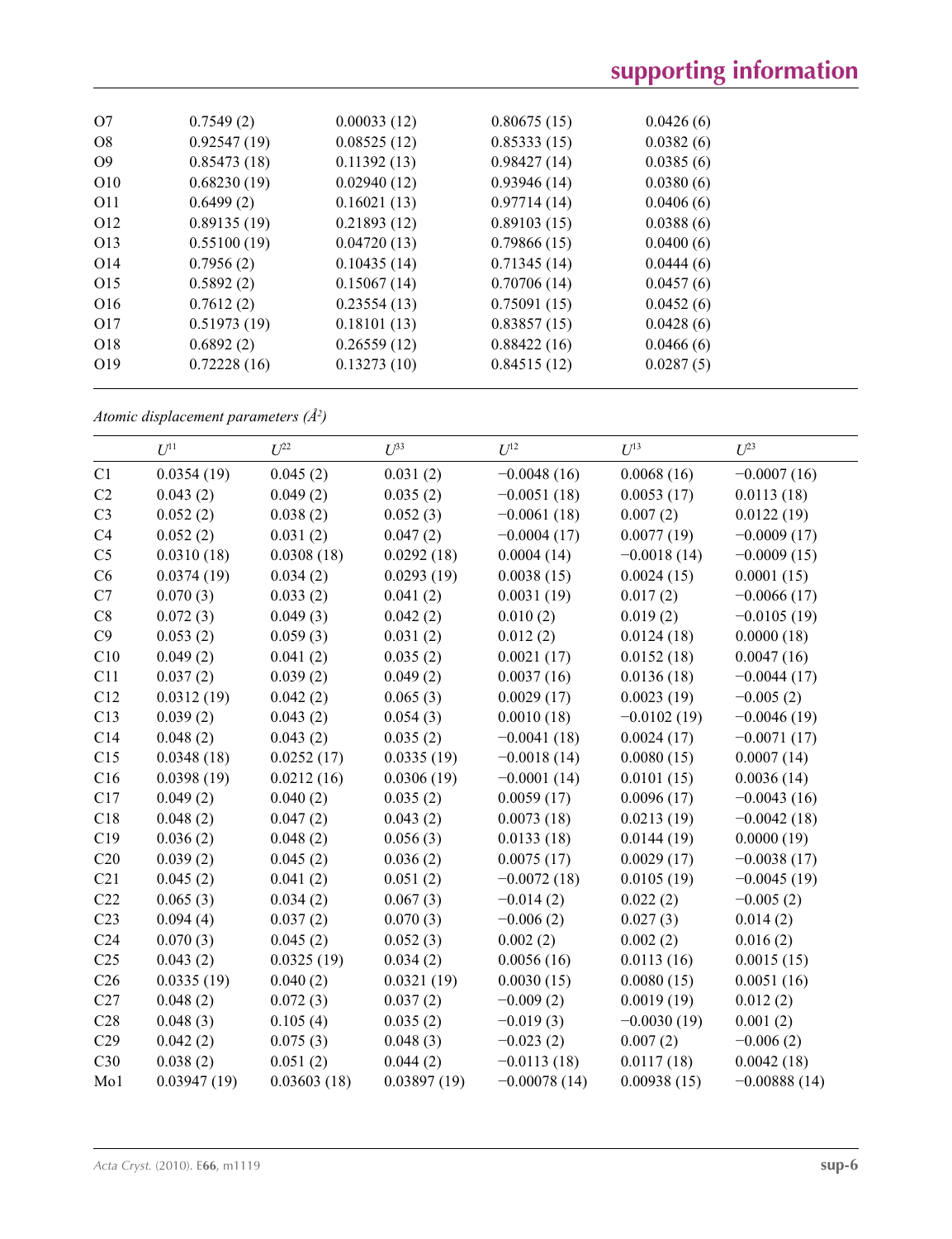# **supporting information**

| Mo2            | 0.03436(18) | 0.0506(2)   | 0.03378(19) | $-0.00618(14)$ | 0.00537(14)   | $-0.00796(15)$ |
|----------------|-------------|-------------|-------------|----------------|---------------|----------------|
| Mo3            | 0.03277(17) | 0.03014(17) | 0.04154(19) | 0.00591(13)    | 0.00619(14)   | 0.00551(13)    |
| Mo4            | 0.02880(17) | 0.04349(19) | 0.03698(19) | 0.00007(13)    | 0.01082(13)   | 0.00503(14)    |
| Mo5            | 0.03764(19) | 0.0421(2)   | 0.0484(2)   | 0.01227(14)    | 0.01073(15)   | 0.01602(15)    |
| Mo6            | 0.03013(17) | 0.03729(18) | 0.04096(19) | $-0.00224(13)$ | 0.01251(14)   | 0.00231(14)    |
| N1             | 0.0344(15)  | 0.0301(15)  | 0.0261(15)  | $-0.0028(12)$  | 0.0033(12)    | 0.0019(12)     |
| N2             | 0.0369(16)  | 0.0336(16)  | 0.0287(16)  | 0.0019(13)     | 0.0080(13)    | $-0.0001(12)$  |
| N <sub>3</sub> | 0.0312(15)  | 0.0300(15)  | 0.0344(16)  | 0.0018(12)     | 0.0054(13)    | $-0.0015(12)$  |
| N <sub>4</sub> | 0.0319(15)  | 0.0318(15)  | 0.0350(17)  | 0.0048(12)     | 0.0064(13)    | 0.0019(12)     |
| N <sub>5</sub> | 0.0311(15)  | 0.0364(16)  | 0.0335(16)  | $-0.0016(13)$  | 0.0069(13)    | 0.0005(13)     |
| N <sub>6</sub> | 0.0352(16)  | 0.0285(15)  | 0.0378(17)  | $-0.0021(12)$  | 0.0089(13)    | $-0.0007(13)$  |
| Ni1            | 0.0297(2)   | 0.0287(2)   | 0.0287(2)   | 0.00063(18)    | 0.00644(18)   | $-0.00019(18)$ |
| O <sub>1</sub> | 0.0588(18)  | 0.0545(17)  | 0.0537(18)  | $-0.0036(14)$  | 0.0139(15)    | $-0.0208(14)$  |
| O <sub>2</sub> | 0.0491(16)  | 0.0368(14)  | 0.071(2)    | 0.0091(12)     | 0.0052(14)    | 0.0127(14)     |
| O <sub>3</sub> | 0.0499(17)  | 0.083(2)    | 0.0496(18)  | $-0.0156(16)$  | 0.0074(14)    | $-0.0250(16)$  |
| <b>O4</b>      | 0.0562(18)  | 0.0578(19)  | 0.083(2)    | 0.0200(15)     | 0.0104(17)    | 0.0318(17)     |
| O <sub>5</sub> | 0.0364(15)  | 0.0683(19)  | 0.0500(17)  | $-0.0068(13)$  | 0.0166(13)    | 0.0075(14)     |
| O <sub>6</sub> | 0.0387(15)  | 0.0616(18)  | 0.0562(18)  | $-0.0080(13)$  | 0.0190(13)    | 0.0004(14)     |
| O <sub>7</sub> | 0.0456(15)  | 0.0323(13)  | 0.0498(16)  | $-0.0011(11)$  | 0.0088(12)    | $-0.0086(12)$  |
| O <sub>8</sub> | 0.0291(12)  | 0.0359(13)  | 0.0509(16)  | 0.0035(10)     | 0.0107(11)    | $-0.0012(12)$  |
| O <sub>9</sub> | 0.0338(13)  | 0.0443(14)  | 0.0343(14)  | 0.0037(11)     | $-0.0011(11)$ | 0.0012(11)     |
| O10            | 0.0367(13)  | 0.0373(14)  | 0.0397(14)  | $-0.0002(11)$  | 0.0069(11)    | 0.0099(11)     |
| O11            | 0.0406(14)  | 0.0464(15)  | 0.0374(14)  | 0.0032(11)     | 0.0138(12)    | $-0.0033(12)$  |
| O12            | 0.0347(13)  | 0.0365(13)  | 0.0460(15)  | $-0.0058(11)$  | 0.0095(11)    | $-0.0041(11)$  |
| O13            | 0.0340(13)  | 0.0445(15)  | 0.0409(15)  | $-0.0064(11)$  | 0.0055(11)    | $-0.0028(12)$  |
| O14            | 0.0385(14)  | 0.0629(17)  | 0.0352(14)  | $-0.0063(13)$  | 0.0155(12)    | $-0.0075(13)$  |
| O15            | 0.0370(14)  | 0.0622(17)  | 0.0351(14)  | 0.0028(12)     | 0.0001(11)    | 0.0132(13)     |
| O16            | 0.0437(15)  | 0.0428(15)  | 0.0516(16)  | $-0.0004(12)$  | 0.0153(13)    | 0.0189(12)     |
| O17            | 0.0329(13)  | 0.0500(15)  | 0.0471(15)  | 0.0098(12)     | 0.0117(12)    | 0.0082(12)     |
| O18            | 0.0501(16)  | 0.0320(13)  | 0.0602(18)  | 0.0073(12)     | 0.0165(13)    | $-0.0011(12)$  |
| O19            | 0.0266(12)  | 0.0287(12)  | 0.0313(12)  | 0.0019(9)      | 0.0069(10)    | 0.0021(10)     |
|                |             |             |             |                |               |                |

*Geometric parameters (Å, º)*

| $C1 - N1$ | 1.341(4) | $C26 - N5$  | 1.344(4) |
|-----------|----------|-------------|----------|
| $C1-C2$   | 1.369(5) | $C26 - C27$ | 1.382(5) |
| $Cl-H1$   | 0.9300   | $C27-C28$   | 1.371(6) |
| $C2-C3$   | 1.381(5) | $C27 - H27$ | 0.9300   |
| $C2-H2$   | 0.9300   | $C28 - C29$ | 1.367(6) |
| $C3-C4$   | 1.369(5) | $C28 - H28$ | 0.9300   |
| $C3-H3$   | 0.9300   | $C29 - C30$ | 1.379(5) |
| $C4 - C5$ | 1.391(5) | $C29 - H29$ | 0.9300   |
| $C4 - H4$ | 0.9300   | $C30 - N5$  | 1.343(4) |
| $C5 - N1$ | 1.336(4) | $C30-H30$   | 0.9300   |
| $C5-C6$   | 1.472(5) | $Mo1-O1$    | 1.679(3) |
| $C6 - N2$ | 1.353(4) | $Mo1-O11$   | 1.888(2) |
| $C6-C7$   | 1.383(5) | $Mo1-O9$    | 1.906(2) |
| $C7-C8$   | 1.377(6) | $Mo1 - O18$ | 1.952(3) |
|           |          |             |          |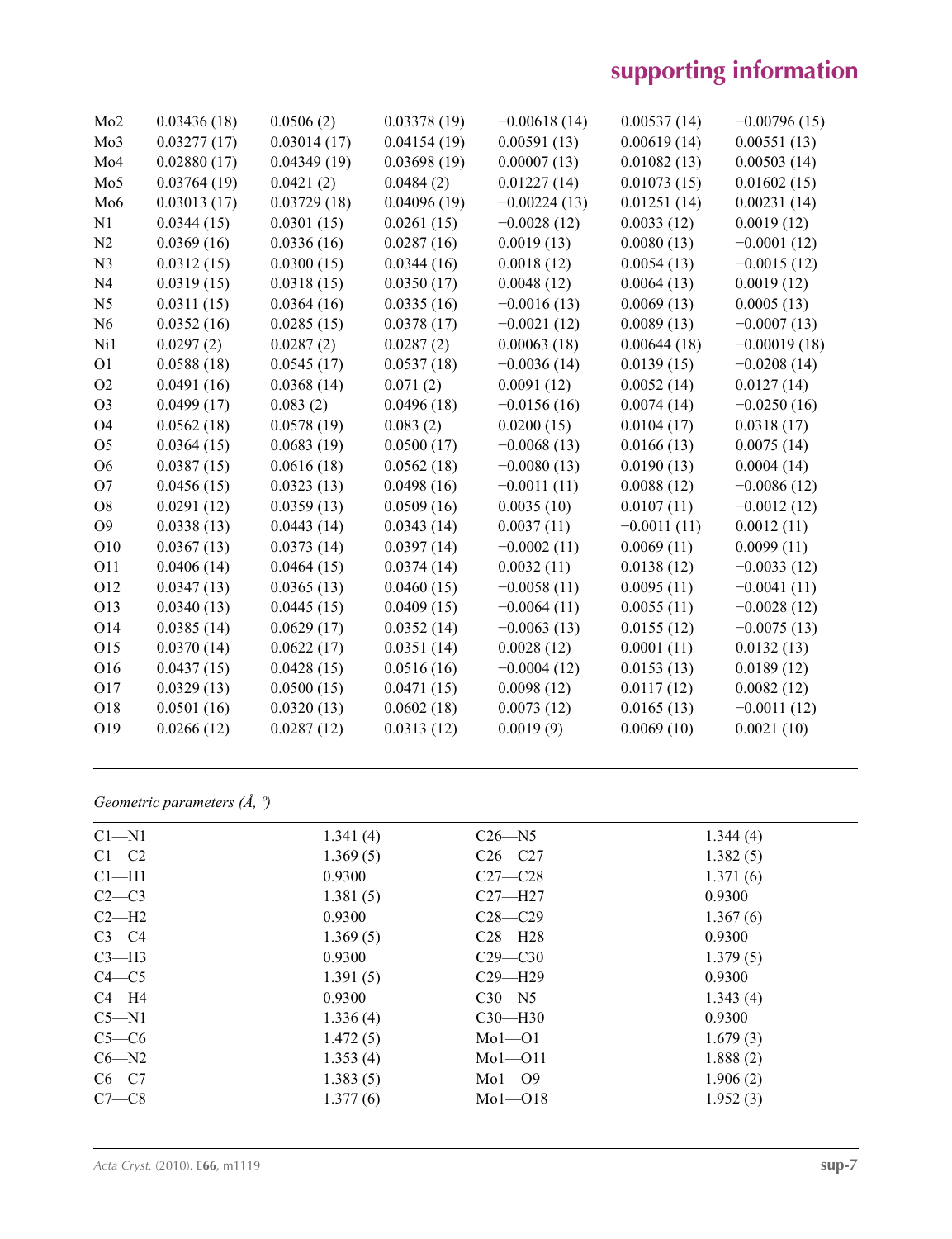| $C7 - H7$      | 0.9300   | $Mol$ -Ol2               | 1.967(2)             |
|----------------|----------|--------------------------|----------------------|
| $C8-C9$        | 1.361(6) | $Mo1 - O19$              | 2.325(2)             |
| $C8 - H8$      | 0.9300   | $Mo2-O3$                 | 1.680(3)             |
| $C9 - C10$     | 1.371(5) | $Mo2-O14$                | 1.885(2)             |
| $C9 - H9$      | 0.9300   | $Mo2-O15$                | 1.903(3)             |
| $C10 - N2$     | 1.338(4) | $Mo2-O7$                 | 1.937(2)             |
| $C10 - H10$    | 0.9300   | $Mo2-O13$                | 1.981(2)             |
| $C11 - N3$     | 1.339(4) | $Mo2-O19$                | 2.320(2)             |
| $C11 - C12$    | 1.374(5) | $Mo3-O2$                 | 1.680(2)             |
| $C11 - H11$    | 0.9300   | $Mo3 - O10$              | 1.894(2)             |
| $C12 - C13$    | 1.370(6) | $Mo3-O7$                 | 1.914(2)             |
| $C12 - H12$    | 0.9300   | $Mo3-O9$                 | 1.933(2)             |
| $C13 - C14$    | 1.377(5) | $Mo3 - O8$               | 1.956(2)             |
| $C13 - H13$    | 0.9300   | $Mo3 - O19$              | 2.308(2)             |
| $C14 - C15$    | 1.375(5) | $Mo4 - O5$               | 1.681(2)             |
| $C14 - H14$    | 0.9300   | $Mo4 - O13$              | 1.879(2)             |
| $C15 - N3$     | 1.353(4) | $Mo4 - O17$              | 1.892(2)             |
| $C15 - C16$    | 1.487(5) | $Mo4 - O10$              | 1.958(2)             |
| $C16 - N4$     | 1.339(4) | $Mo4-O11$                | 1.977(2)             |
| $C16 - C17$    | 1.390(5) | $Mo4 - O19$              | 2.327(2)             |
| $C17 - C18$    | 1.385(5) | $Mo5-O4$                 | 1.680(3)             |
| $C17 - H17$    | 0.9300   | $Mo5 - O16$              | 1.888(2)             |
| $C18 - C19$    | 1.376(5) | $Mo5-O18$                | 1.910(3)             |
| $C18 - H18$    | 0.9300   | $Mo5 - O15$              | 1.953(3)             |
| $C19 - C20$    | 1.372(5) | $Mo5-O17$                | 1.955(3)             |
| $C19 - H19$    | 0.9300   | $Mo5-O19$                | 2.314(2)             |
| $C20 - N4$     | 1.338(4) | $Mo6 - O6$               | 1.675(3)             |
| $C20 - H20$    | 0.9300   | $Mo6 - O12$              | 1.887(2)             |
| $C21 - N6$     | 1.341(4) | $Mo6 - O8$               | 1.891(2)             |
| $C21 - C22$    | 1.376(5) | $Mo6 - O16$              | 1.956(2)             |
| $C21 - H21$    | 0.9300   | $Mo6 - O14$              | 1.966(2)             |
| $C22-C23$      | 1.368(6) | $Mo6 - O19$              |                      |
| $C22-H22$      | 0.9300   | $N4 - N11$               | 2.315(2)<br>2.066(3) |
| $C23-C24$      |          |                          |                      |
|                | 1.372(6) | $N3 - N11$<br>$N2 - N11$ | 2.078(3)             |
| $C23 - H23$    | 0.9300   |                          | 2.082(3)             |
| $C24 - C25$    | 1.378(5) | $N6 - N11$               | 2.095(3)             |
| $C24 - H24$    | 0.9300   | $N1 - N11$               | 2.101(3)             |
| $C25 - N6$     | 1.342(4) | $N5 - N11$               | 2.105(3)             |
| $C25-C26$      | 1.481(5) |                          |                      |
| $N1-C1-C2$     | 123.1(4) | $O2 - Mo3 - O10$         | 103.34(12)           |
| $N1 - C1 - H1$ | 118.5    | $O2 - Mo3 - O7$          | 103.09(13)           |
| $C2-C1-H1$     | 118.5    | $O10 - Mo3 - O7$         | 88.85 (11)           |
| $C1-C2-C3$     | 118.3(4) | $O2 - Mo3 - O9$          | 103.01(12)           |
| $C1-C2-H2$     | 120.8    | $O10 - Mo3 - O9$         | 88.04 (10)           |
| $C3-C2-H2$     | 120.8    | O7-Mo3-O9                | 153.73(10)           |
| $C4-C3-C2$     | 119.2(4) | $O2 - Mo3 - O8$          | 102.91(12)           |
| $C4-C3-H3$     | 120.4    | $O10 - Mo3 - O8$         | 153.73(10)           |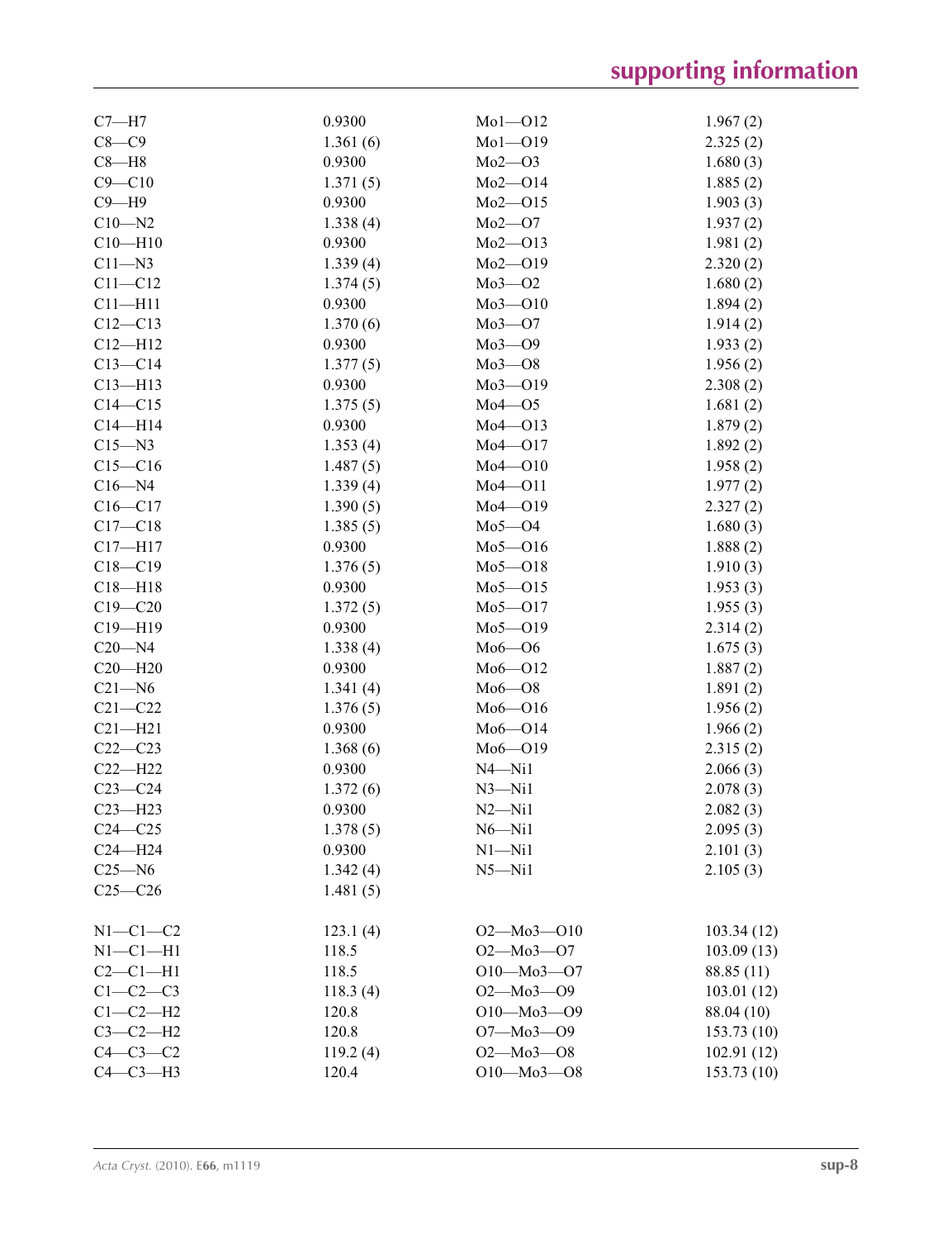| $C2-C3-H3$        | 120.4    | $O7 - Mo3 - O8$   | 86.47(11)   |
|-------------------|----------|-------------------|-------------|
| $C3-C4-C5$        | 119.6(4) | $O9 - Mo3 - O8$   | 84.87 (10)  |
| $C3-C4-H4$        | 120.2    | $O2 - Mo3 - O19$  | 179.07(11)  |
| $C5-C4-H4$        | 120.2    | $O10 - Mo3 - O19$ | 77.57(8)    |
| $N1-C5-C4$        | 121.0(3) | O7-Mo3-O19        | 77.10 (9)   |
| $N1-C5-C6$        | 116.4(3) | O9-Mo3-O19        | 76.76(9)    |
| $C4-C5-C6$        | 122.6(3) | $O8 - Mo3 - O19$  | 76.19(8)    |
| $N2-C6-C7$        | 121.1(3) | $O5 - Mo4 - O13$  | 104.36(12)  |
| $N2-C6-C5$        | 115.0(3) | $O5 - Mo4 - O17$  | 104.04(12)  |
| $C7-C6-C5$        | 123.8(3) | $O13 - Mo4 - O17$ | 90.54(11)   |
| $C8-C7-C6$        | 119.6(4) | $O5 - Mo4 - O10$  | 102.90(12)  |
| $C8-C7-H7$        | 120.2    | $O13 - Mo4 - O10$ | 87.88 (11)  |
| $C6-C7-H7$        | 120.2    | $O17 - Mo4 - O10$ | 152.54 (10) |
| $C9 - C8 - C7$    | 119.2(4) | $O5 - Mo4 - O11$  |             |
| $C9 - C8 - H8$    | 120.4    |                   | 102.35(12)  |
|                   |          | $O13 - Mo4 - O11$ | 153.12(10)  |
| $C7-C8-H8$        | 120.4    | $O17 - Mo4 - O11$ | 85.82 (11)  |
| $C10-C9-C8$       | 118.9(4) | $O10 - Mo4 - O11$ | 83.35 (10)  |
| $C10-C9-H9$       | 120.5    | $O5 - Mo4 - O19$  | 177.53(11)  |
| $C8-C9-H9$        | 120.5    | $O13 - Mo4 - O19$ | 77.82 (9)   |
| $N2 - C10 - C9$   | 123.2(4) | O17-Mo4-O19       | 76.96 (9)   |
| $N2 - C10 - H10$  | 118.4    | $O10 - Mo4 - O19$ | 75.92(8)    |
| $C9 - C10 - H10$  | 118.4    | $O11 - Mo4 - O19$ | 75.41 (9)   |
| $N3 - C11 - C12$  | 123.1(4) | $O4 - Mo5 - O16$  | 104.16(13)  |
| $N3 - C11 - H11$  | 118.4    | $O4 - Mo5 - O18$  | 104.37(14)  |
| $C12 - C11 - H11$ | 118.4    | $O16 - Mo5 - O18$ | 89.58 (11)  |
| $C13 - C12 - C11$ | 118.7(4) | $O4 - Mo5 - O15$  | 102.23(14)  |
| $C13 - C12 - H12$ | 120.7    | $O16 - Mo5 - O15$ | 87.55(11)   |
| $C11 - C12 - H12$ | 120.7    | $O18 - Mo5 - O15$ | 153.14(10)  |
| $C12-C13-C14$     | 119.2(4) | $O4 - Mo5 - O17$  | 102.54(13)  |
| $C12-C13-H13$     | 120.4    | $O16 - Mo5 - O17$ | 153.20(10)  |
| $C14 - C13 - H13$ | 120.4    | $O18 - Mo5 - O17$ | 85.97 (11)  |
| $C15-C14-C13$     | 119.4(4) | $O15 - Mo5 - O17$ | 84.68 (11)  |
| $C15-C14-H14$     | 120.3    | $O4 - Mo5 - O19$  | 177.68 (13) |
| $C13 - C14 - H14$ | 120.3    | $O16 - Mo5 - O19$ | 77.11 (9)   |
| N3-C15-C14        | 121.8(3) | $O18 - Mo5 - O19$ | 77.50 (9)   |
| $N3 - C15 - C16$  | 114.7(3) | $O15 - Mo5 - O19$ | 75.82 (9)   |
| $C14-C15-C16$     | 123.5(3) | $O17 - Mo5 - O19$ | 76.12(9)    |
| $N4 - C16 - C17$  | 121.3(3) | $O6 - Mo6 - O12$  | 103.46(12)  |
| $N4 - C16 - C15$  | 115.7(3) | $O6 - Mo6 - O8$   | 103.67(12)  |
| $C17-C16-C15$     | 123.0(3) | $O12 - Mo6 - O8$  | 90.08(10)   |
| $C18 - C17 - C16$ | 118.9(4) | $O6 - Mo6 - O16$  | 103.22(12)  |
| $C18 - C17 - H17$ | 120.5    | $O12 - Mo6 - O16$ | 86.98 (11)  |
| $C16 - C17 - H17$ | 120.5    | $O8 - Mo6 - O16$  | 152.90(10)  |
| $C19 - C18 - C17$ | 119.4(3) | $O6 - Mo6 - O14$  | 102.92(12)  |
| $C19 - C18 - H18$ | 120.3    | $O12 - Mo6 - O14$ | 153.44(10)  |
| $C17 - C18 - H18$ | 120.3    | $O8 - Mo6 - O14$  | 86.64(11)   |
| $C18-C19-C20$     | 118.3(3) | $O16 - Mo6 - O14$ | 84.12 (11)  |
| C18-C19-H19       | 120.9    | $O6 - Mo6 - O19$  | 178.63(11)  |
|                   |          |                   |             |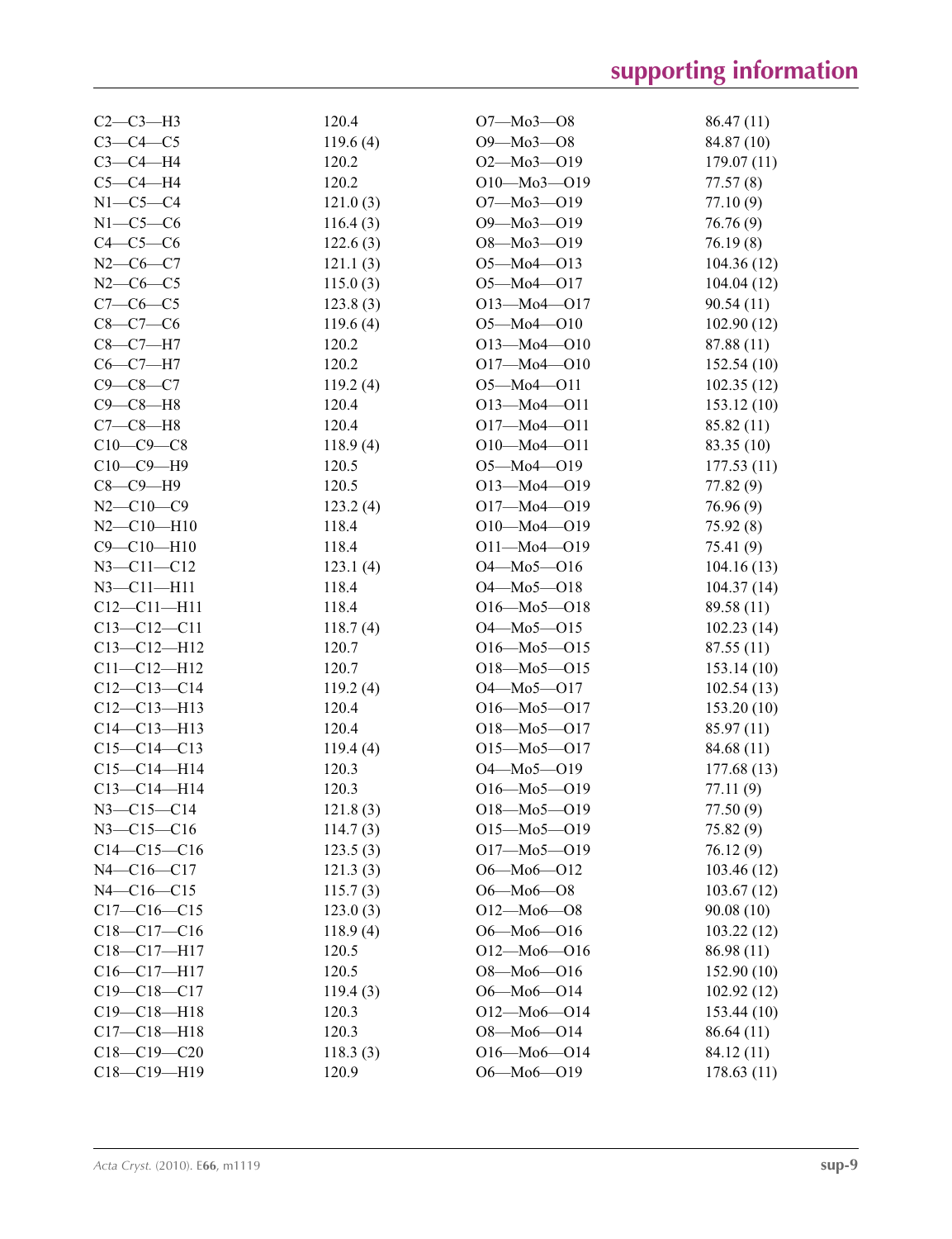| $C20-C19-H19$     | 120.9       | $O12 - Mo6 - O19$ | 77.51 (9)  |
|-------------------|-------------|-------------------|------------|
| $N4 - C20 - C19$  | 123.2(3)    | $O8 - Mo6 - O19$  | 77.24 (9)  |
| N4-C20-H20        | 118.4       | $O16 - Mo6 - O19$ | 75.83 (9)  |
| $C19 - C20 - H20$ | 118.4       | $O14 - Mo6 - O19$ | 76.06(9)   |
| $N6 - C21 - C22$  | 122.2(4)    | $C1-M1-C5$        | 118.7(3)   |
| $N6 - C21 - H21$  | 118.9       | $C1-M1-Ni1$       | 126.9(2)   |
| $C22-C21-H21$     | 118.9       | $C5-M1-Mi1$       | 114.3(2)   |
| $C23 - C22 - C21$ | 119.0(4)    | $C10 - N2 - C6$   | 118.0(3)   |
| $C23-C22-H22$     | 120.5       | $C10 - N2 - N11$  | 126.5(2)   |
| $C21 - C22 - H22$ | 120.5       | $C6 - N2 - N1$    | 114.5(2)   |
| $C22-C23-C24$     | 118.7(4)    | $C11 - N3 - C15$  | 117.8(3)   |
| $C22-C23-H23$     | 120.7       | $C11 - N3 - N11$  | 127.0(2)   |
| C24-C23-H23       | 120.7       | $C15 - N3 - N11$  | 114.6(2)   |
| $C23-C24-C25$     | 120.5(4)    | $C20 - N4 - C16$  | 118.8(3)   |
| $C23-C24-H24$     | 119.8       | $C20 - N4 - N11$  | 125.7(2)   |
| $C25-C24-H24$     | 119.8       | $C16 - N4 - N11$  | 115.1(2)   |
| $N6 - C25 - C24$  | 120.5(4)    | $C30 - N5 - C26$  | 118.3(3)   |
| $N6 - C25 - C26$  | 115.6(3)    | $C30 - N5 - N11$  | 125.7(2)   |
| $C24 - C25 - C26$ | 123.9(3)    | $C26 - N5 - N11$  | 114.9(2)   |
| $N5 - C26 - C27$  | 121.7(3)    | $C21 - N6 - C25$  | 119.2(3)   |
| $N5 - C26 - C25$  | 115.2(3)    | $C21 - N6 - N1$   | 125.4(3)   |
| $C27-C26-C25$     | 123.0(3)    | $C25 - N6 - N11$  | 115.5(2)   |
| $C28-C27-C26$     | 119.0(4)    | $N4 - N11 - N3$   | 78.88 (11) |
| C28-C27-H27       | 120.5       | $N4 - N11 - N2$   | 171.03(11) |
| C26-C27-H27       | 120.5       | $N3 - N11 - N2$   | 98.46 (11) |
| $C29 - C28 - C27$ | 119.9(4)    | $N4 - N11 - N6$   | 92.97 (11) |
| $C29 - C28 - H28$ | 120.0       | $N3 - N11 - N6$   | 96.64(11)  |
| $C27 - C28 - H28$ | 120.1       | $N2 - N11 - N6$   | 95.86 (11) |
| $C28-C29-C30$     | 118.5(4)    | $N4 - N11 - N1$   | 92.93 (11) |
| C28-C29-H29       | 120.7       | $N3 - N1 - N1$    | 89.33 (10) |
| C30-C29-H29       | 120.7       | $N2 - N11 - N1$   | 78.42 (11) |
| $N5 - C30 - C29$  | 122.5(4)    | $N6 - N1 - N1$    | 172.31(11) |
| N5-C30-H30        | 118.7       | $N4 - N11 - N5$   | 97.11 (11) |
| $C29 - C30 - H30$ | 118.7       | $N3 - N11 - N5$   | 173.07(11) |
| $O1 - Mo1 - O11$  | 103.71(12)  | $N2 - N11 - N5$   | 86.35 (11) |
| $O1 - Mo1 - O9$   | 104.51(12)  | $N6 - N11 - N5$   | 77.82 (11) |
| $O11 - Mo1 - O9$  | 89.01 (10)  | $N1 - N11 - N5$   | 96.56(11)  |
| $O1 - Mo1 - O18$  | 102.16(13)  | Мо3-О7-Мо2        | 116.45(12) |
| $O11 - Mo1 - O18$ | 87.81 (11)  | $Mo6 - O8 - Mo3$  | 116.48(11) |
| $O9 - Mo1 - O18$  | 153.14(10)  | $Mo1-O9-Mo3$      | 116.57(11) |
| $O1 - Mo1 - O12$  | 103.36(12)  | Mo3-010-Mo4       | 116.47(12) |
| $O11 - Mo1 - O12$ | 152.83(10)  | $Mo1-O11-Mo4$     | 117.16(12) |
| $O9 - Mo1 - O12$  | 86.40 (10)  | $Mo6 - O12 - Mo1$ | 116.61(11) |
| $O18 - Mo1 - O12$ | 84.37 (11)  | Mo4-013-Mo2       | 116.26(12) |
| $O1 - Mo1 - O19$  | 178.41 (12) | Mo2-O14-Mo6       | 116.55(12) |
| $O11 - Mo1 - O19$ | 77.08 (9)   | Mo2-015-Mo5       | 116.95(12) |
| O9-Mo1-O19        | 76.84(9)    | $Mo5 - O16 - Mo6$ | 116.83(12) |
| $O18 - Mo1 - O19$ | 76.45(9)    | Mo4-017-Mo5       | 116.94(12) |
|                   |             |                   |            |